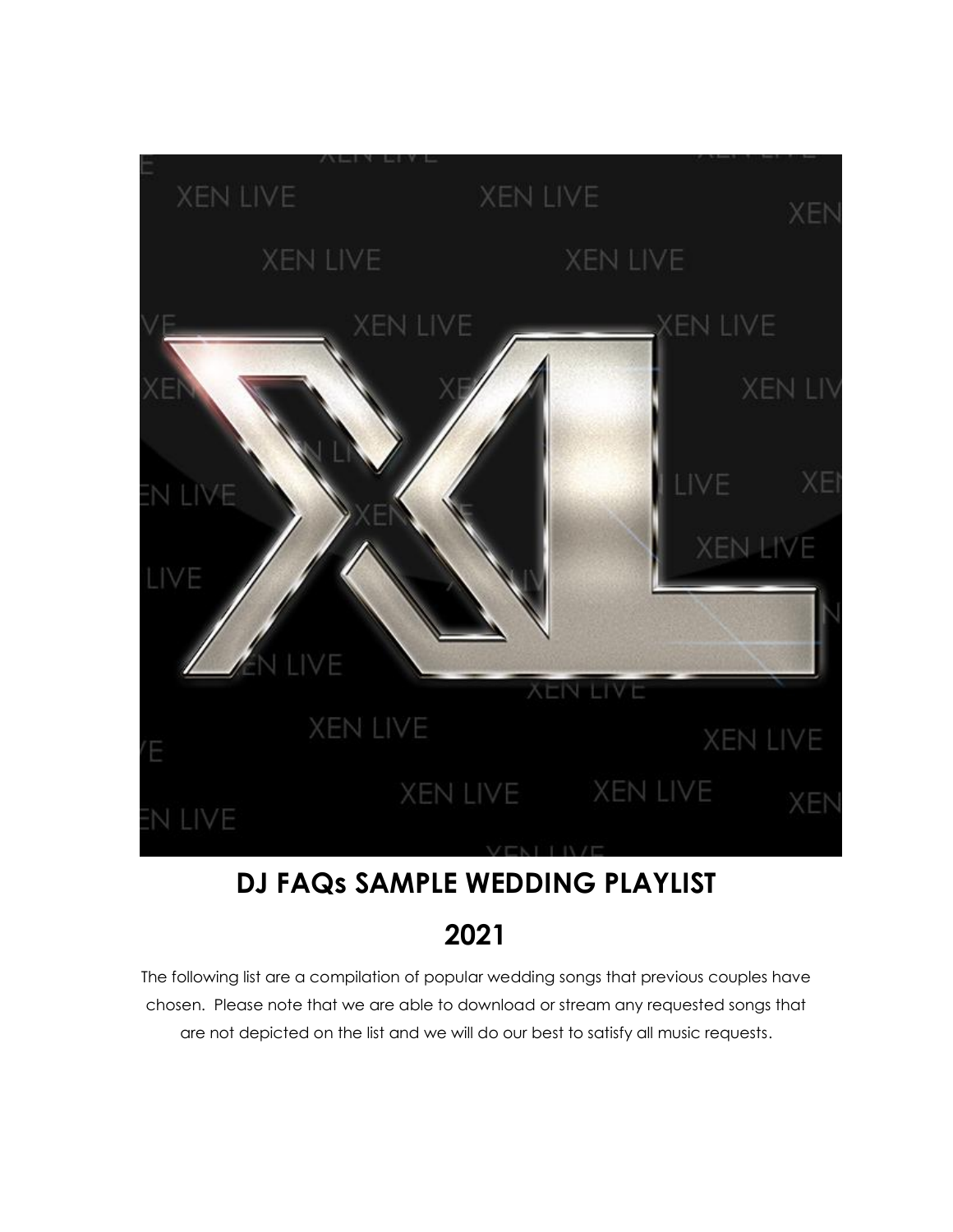#### **DJ FAQs**

• How do we book DJ services?

*Fill out an online Event [Request](https://www.xenlive.net/contact) Form link located at the bottom of the Xenlive.net homepage and we will respond immediately. Once you are ready to move forward we will send a contract.*

• How does the pricing work?

*Every project is unique. We base our rates on several factors such as event requirements, time, number of attendees, travel considerations, number of setups, etc. We do not charge for setup or breakdown. Our rate begins when the client wants the music to start. For weddings, this is usually 30 minutes before the beginning of the ceremony.*

• Will the DJ act as an MC during our event?

*Yes, our DJ will also act as the MC during the event. Performing MC duties is actually one of the most important aspects of our service and is something that separates us from other standard DJ companies. Our DJs are more than just DJs who can play your favorite tunes on a turntable. All of our DJs/MCs are very articulate communicators who will engage and interact with the guests as requested. For larger events with additional production requirements, we highly suggest having a separate DJ and MC which will allow more flexibility to meet your requirements on the special day as the MC can focus on the announcements and hosting while the DJ will focus on providing the music. This is all part of a team effort between the MC, DJ, and day-of-coordinator or planner.*

• Have you worked culturally diverse weddings?

*Yes and this is very common given the ethnic diversity in the DC area. Our DJs are well versed in serving clients from different cultures and have worked everything from Indian Bollywood themed weddings, Jewish, Latino, Sri Lankan, African, Arabic, Polynesian, Filipino, Christian, and Military weddings. Given the amount of music diversity we highly encourage clients to be highly involved in the song selection process.*

• Do you provide music and equipment for wedding ceremonies? *Yes, we normally provide music for the Wedding Ceremony. This includes a full PA system, wireless microphones to include a lavalier microphone for the officiant. We will also provide a primary sound system for the reception*.

• Is it customary to tip the DJ?

*Yes, it is customary and is at the discretion of the client.*

• How early will out DJ arrive to set up?

*Depending on the scope of work, we try to arrive at 1.5 - 2hrs before when music will begin.*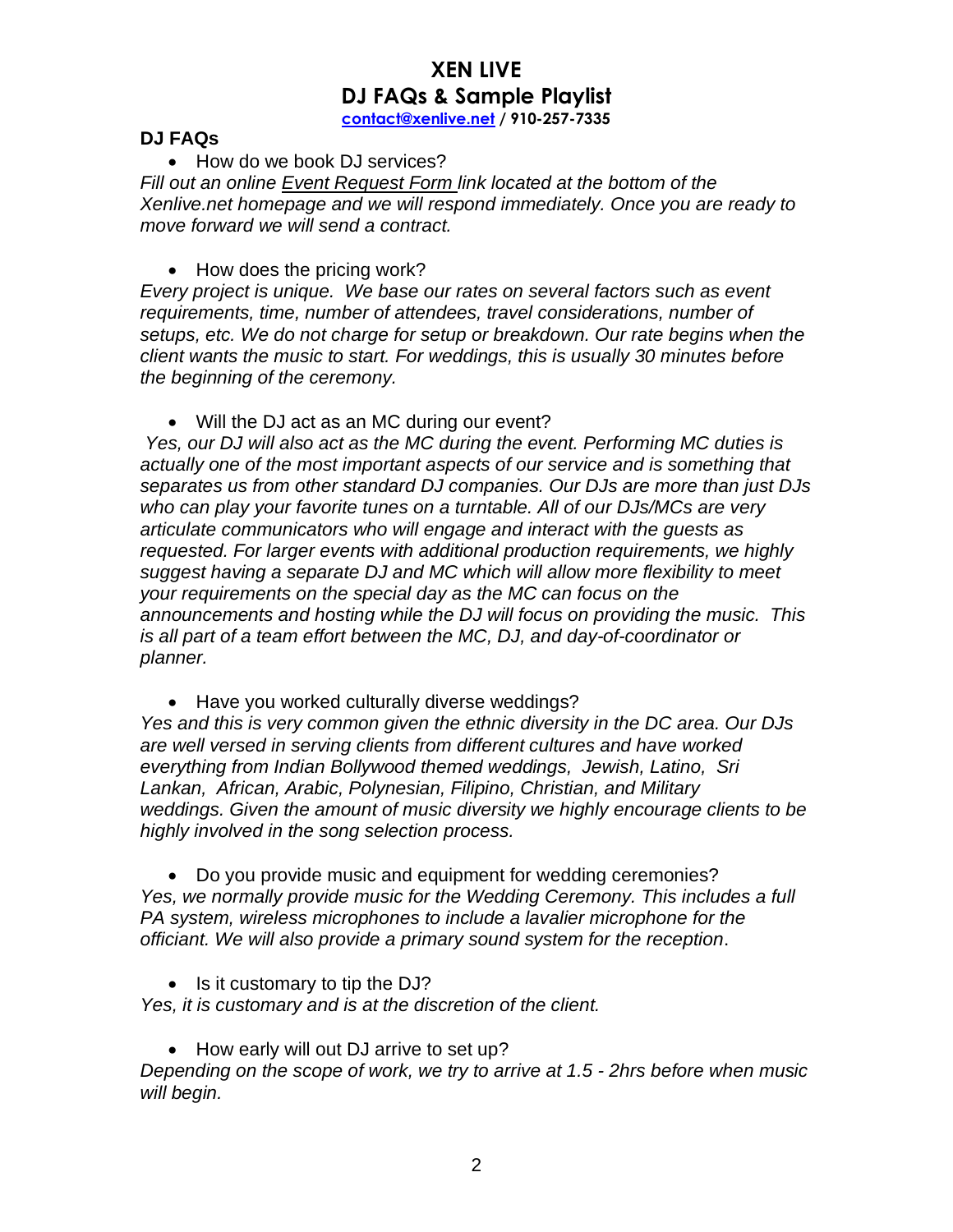• What is the Wedding DJ coverage area?

*Our company serves the DMV Metro area to include Baltimore.*

• Can we choose what music to play?

*Yes, we will send a Production Worksheet after booking for you to make all the special requests for the key moments during the day to include your dance requests. Please click [HERE](https://22d6ca21-72af-48c6-a767-9d27c01a6faf.filesusr.com/ugd/2b9b9e_d7cb70e1c64d4e83844a9f4cb1531815.pdf) to see an example of our production worksheet.*

• Do you have examples of common song requests for the

processional/recessional, first dance, Father -Daughter dance, etc? *Yes, please read below the FAQs section.*

• Will the DJ take quest requests?

*Our DJ will take requests if you would like us to. Although some clients have a very specific playlist that we must follow.*

• What is your overtime policy?

*Overtime is at a pre-determined rate and is depicted on the contract.*

• Do you provide a contract?

*Yes, we will provide an online contract via PandaDoc that will outline the event information, scope of work, deposit, payment information, and Terms/Conditions.*

• Will you be available to answer DJ questions before our DMV Wedding? *Yes. We are always available by phone, email, or text.*

• What type of music do you play?

*We will play whatever type of music is requested by the client. In the absence of specific guidance, we will use our best judgment to ensure the playlist fits the vibe of the event.*

• How does We DJ dress for a formal event?

*Our DJs will dress by your prescribed dress code. For weddings, this is usually a suit & tie or tuxedo*.

- Can you provide wireless microphones for the wedding ceremony, toasts, *etc? Yes, we will provide all the wireless microphones for speeches.*
- Do you have backup equipment?

*Yes, we normally plan for all contingencies and always bring back-up equipment to ensure the party continues.*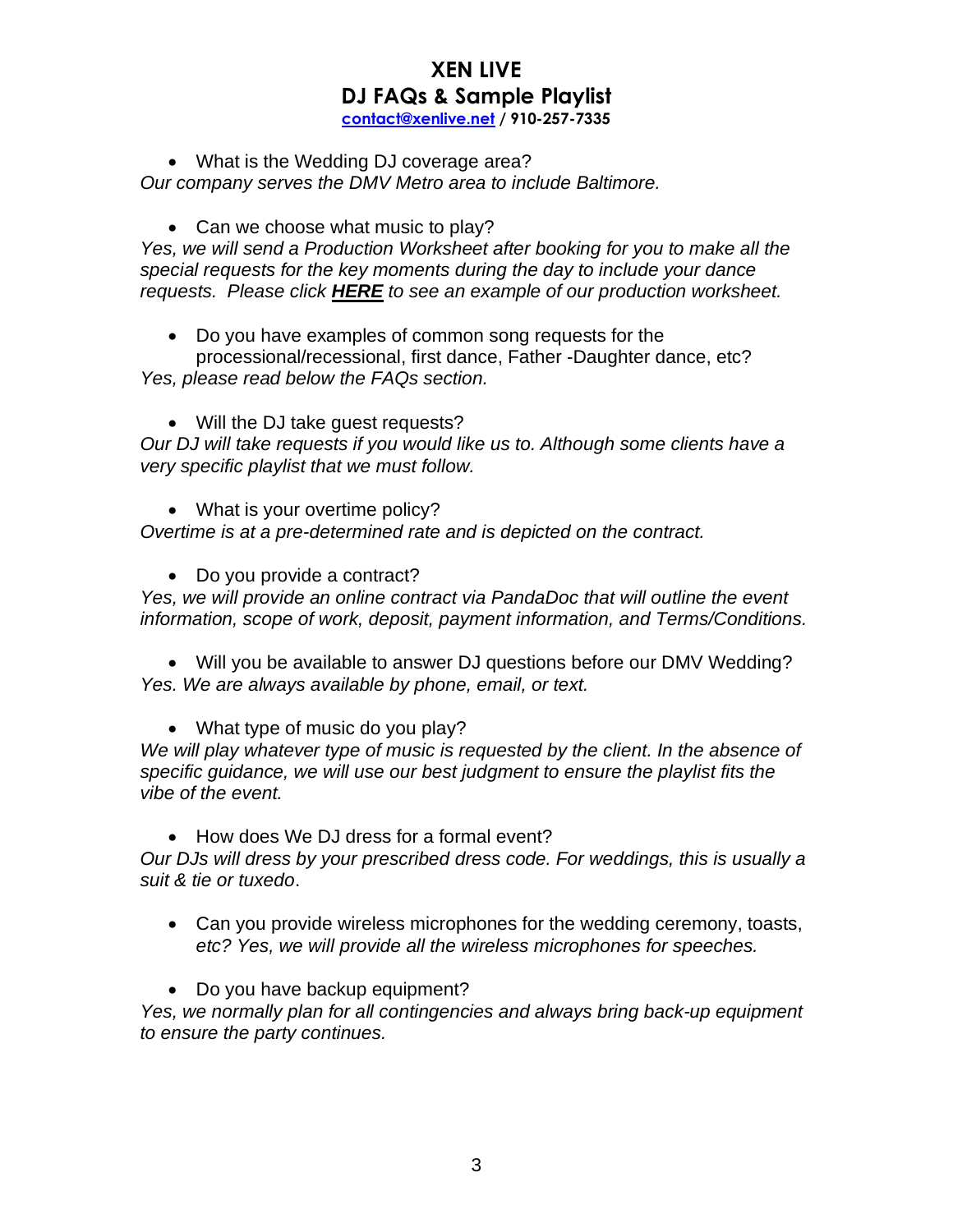#### **XEN LIVE DJ FAQs & Sample Playlist [contact@xenlive.net](mailto:contact@xenlive.net) / 910-257-7335 POPULAR SONG REQUESTS**

(Please note this is just popular requested songs and we can play any song you want via streaming

or download)

| <b>Bridal Party Entrance</b>                            | <b>First Dance</b>                                |
|---------------------------------------------------------|---------------------------------------------------|
| Blinding Lights by The Weeknd<br>$\bullet$              | Thinking Out Loud by Ed Sheeran<br>$\bullet$      |
| Crazy In Love by Beyonce<br>$\bullet$                   | Crazy Love by Van Morrison                        |
| Signed, Sealed, Delivered, I'm Yours by<br>$\bullet$    | All of Me by John Legend<br>$\bullet$             |
| Stevie Wonder                                           | Speechless by Dan + Shay                          |
| Happy by Pharell Williams<br>$\bullet$                  | You Are the Best Thing by Ray                     |
| Dog Days Are Over by Florence +<br>٠                    | Lamontagne                                        |
| Machine                                                 | A Thousand Years by Christina Perri<br>$\bullet$  |
| Turn Down For What by DJ Snake & Lil                    | At Last by Etta James<br>$\bullet$                |
| John                                                    | Then by Brad Paisley<br>$\bullet$                 |
| Raise Your Glass by Pink<br>$\bullet$                   | Shut Up and Dance With Me by Walk<br>$\bullet$    |
| Uptown Funk by Bruno Mars<br>$\bullet$                  | the Moon                                          |
| Marry You by Bruno Mars<br>$\bullet$                    | I Won't Give Up by Jason Mraz<br>$\bullet$        |
| Suit & Tie by Justin Timberlake                         | My Best Friend by Tim McGraw<br>$\bullet$         |
| This Will Be (an everlasting love) by<br>٠              | Everything by Michael Buble                       |
| Natalie Cole                                            | How Long Will I Love You by Ellie<br>$\bullet$    |
| Good Life by Kanye West<br>$\bullet$                    | Goulding                                          |
| Burning Down the House by Talking<br>$\bullet$<br>Heads | God Gave Me You by Blake Shelton<br>٠             |
| I Gotta Feeling by The Black Eyed Peas<br>٠             | Hey Pretty Girl by Kip Moore<br>$\bullet$         |
| Superfly by Curtis Mayfield<br>٠                        | Wonderful Tonight by Eric Clapton<br>$\bullet$    |
| Starships by Nicki Minaj<br>$\bullet$                   | Stand By Me by Ben E<br>$\bullet$                 |
| Young Americans by David Bowie<br>٠                     | Make You Feel My Love by Adele<br>$\bullet$       |
| Could You Be Loved by Bob Marley                        | Wild Horses by The Rolling Stones                 |
| Tell Me Something Good by Chaka                         |                                                   |
| Khan                                                    | Bless the Broken Road by Rascal Flats             |
| Eye of the Tiger by Survivor<br>٠                       | Come Away With Me by Norah Jones                  |
| Sexy and I Know It by LMFAO                             | You Are Everything by The Stylistics<br>$\bullet$ |
| Praise You by Fatboy Slim                               | Dream a Little Dream of Me by The                 |
| Are You Gonna Be My Girl by Jet                         | Mamas and the Papas                               |
| Can't Stop the Feeling by Justin                        | Woman by John Lennon                              |
| Timberlake                                              | No One by Alicia Keys<br>٠                        |
| The Way You Move by Outkast                             | Ribbon in The Sky by Stevie Wonder                |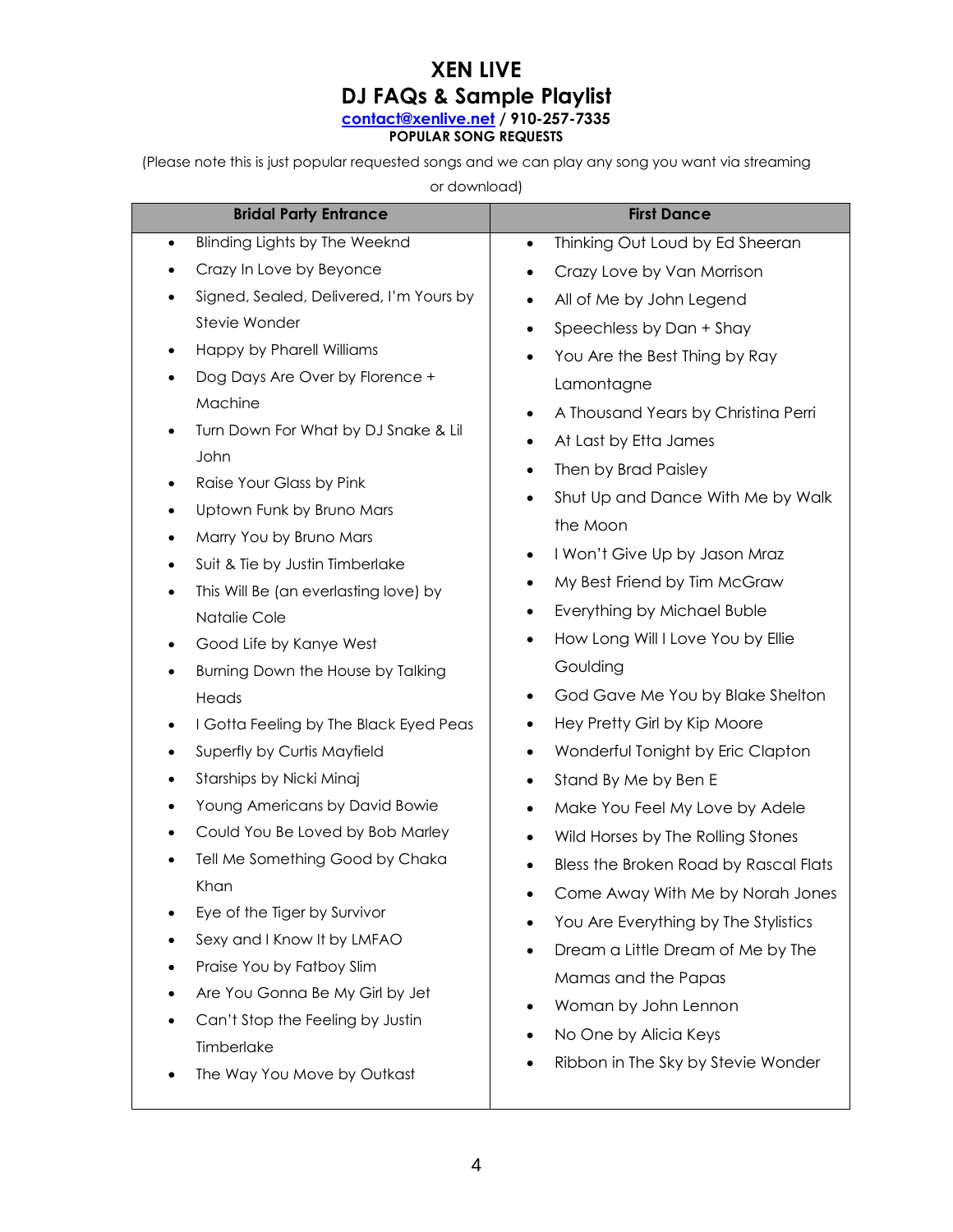| <b>Father/Daughter Dance</b>                         | <b>Mother/Son Dance</b>                        |
|------------------------------------------------------|------------------------------------------------|
| Come Fly With Me by Frank<br>$\bullet$               | A Song for Mama by Boyz II Men<br>$\bullet$    |
| Sinatra                                              | Because You Loved Me by<br>٠                   |
| Times of Your Life by Paul Anka<br>$\bullet$         | Celine Dion                                    |
| Unforgettable by Natalie Cole &<br>$\bullet$         | Child of Mine by Carole King<br>٠              |
| Nat King Cole                                        | I Say a Little Prayer by Aretha<br>$\bullet$   |
| The Way You Look Tonight by<br>$\bullet$             | Franklin                                       |
| Frank Sinatra                                        | I'll Always Love My Mama by The<br>$\bullet$   |
| <b>Butterfly Kisses by Bob Carlisle</b><br>$\bullet$ | Intruders                                      |
| Father and Daughter by Paul<br>$\bullet$             | You Raise Me Up by Josh<br>$\bullet$           |
| Simon                                                | Groban                                         |
| Forever Young by Rod Stewart<br>$\bullet$            | God Only Knows by The Beach<br>$\bullet$       |
| What a Wonderful World by Louis<br>$\bullet$         | Boys                                           |
| Armstrong                                            | What a Wonderful World by Louis<br>٠           |
| You Are the Sunshine of My Life<br>$\bullet$         | Armstrong                                      |
| by Stevie Wonder                                     | Mama Said by Lukas Graham<br>٠                 |
| Daughter by Loudon Wainwright<br>$\bullet$           | 93 Million Miles by Jason Mraz<br>$\bullet$    |
| $\mathbb{H}$                                         | How Sweet It Is (To Be Loved by<br>٠           |
| My Girl by The Temptations<br>$\bullet$              | You), by James Taylor                          |
| I Loved Her First by Heartland<br>$\bullet$          | Forever Young by Rod Stewart<br>٠              |
| Brown Eyed Girl by Van Morrison<br>$\bullet$         | The First Lady in My Life by Paul<br>$\bullet$ |
| Cinderella by Steven Curtis<br>$\bullet$             | Todd                                           |
| Chapman                                              | I Hope You Dance by Lee Ann<br>$\bullet$       |
| My Funny Valentine by Frank<br>$\bullet$             | Womack                                         |
| Sinatra                                              | Thank You Mom by Good                          |
| Hero by Mariah Carey                                 | Charlotte                                      |
| Daughters by John Mayer<br>٠                         | Mama by Spice Girls                            |
| Count on Me by Bruno Mars                            | The Perfect Fan by The                         |
| The Best Day by Taylor Swift<br>$\bullet$            | <b>Backstreet Boys</b>                         |
| Constellations by Jack Johnson                       | Sweet Child O' Mine by Guns N'                 |
| Daddy by Beyonce<br>$\bullet$                        | Roses                                          |
| Somethin Special by Colbie<br>$\bullet$              | Hero by Mariah Carey<br>٠                      |
| Caillat                                              | Mother Like Mine by The Band                   |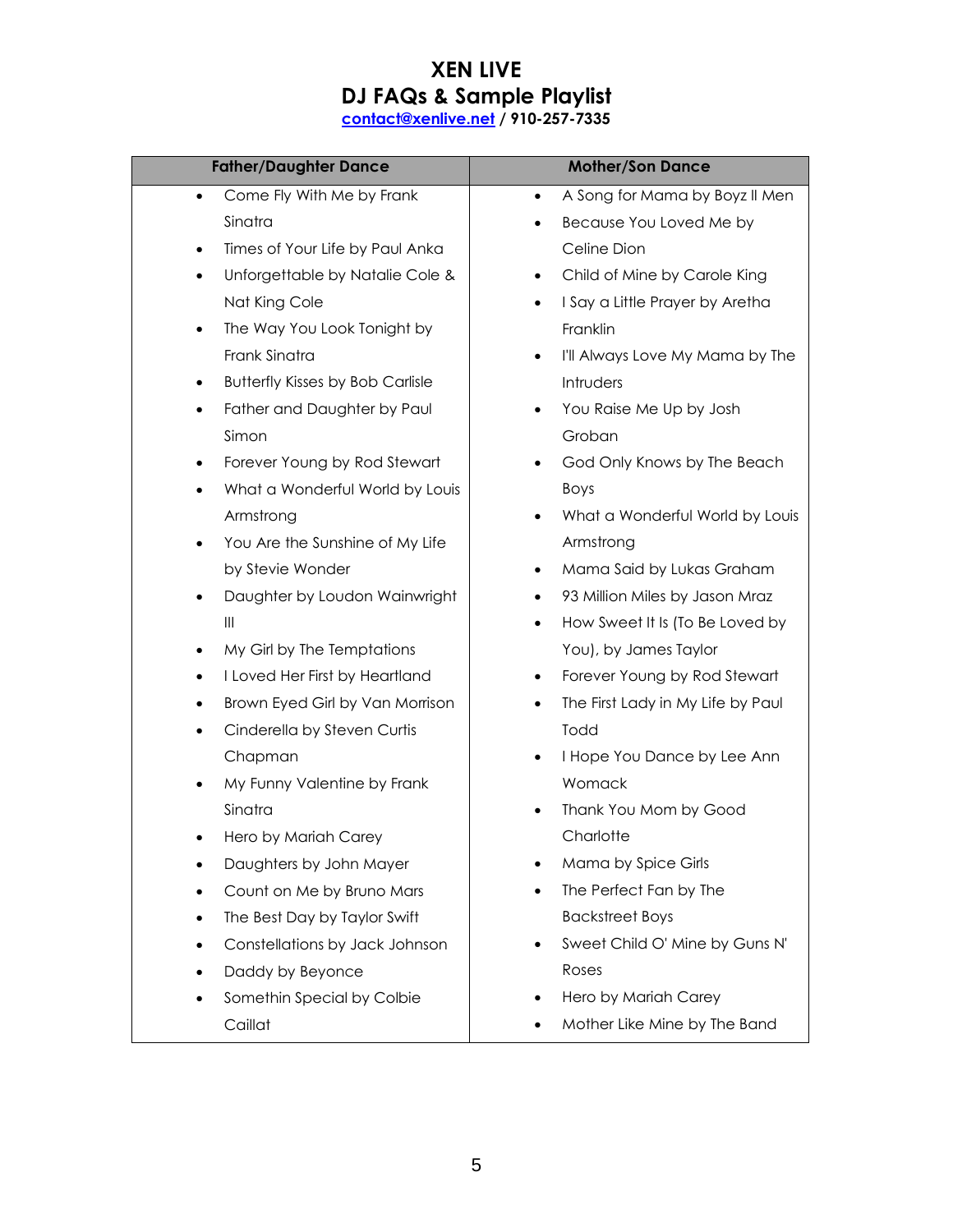#### **XEN LIVE DJ FAQs & Sample Playlist [contact@xenlive.net](mailto:contact@xenlive.net) / 910-257-7335 Dance Party Favorites**

(please note this is just popular requested songs and we can play any song you want via streaming

or download)

- Miley Cyrus, "Party in the U.S.A."
- Robin Thicke featuring T.I. & Pharrell, "Blurred Lines"
- Neil Diamond, "Sweet Caroline"
- Lizzo, "Truth Hurts"
- Panic at the Disco, "Hey Look Ma, I made It"
- Backstreet Boys, "Everybody (Backstreet's Back)"
- The Beatles, "Twist and Shout"
- Beyonce feat. Jay-Z, "Crazy in Love"
- Stevie Wonder, "Signed, Sealed, Delivered I'm Yours"
- Frank Sinatra, "The Way You Look Tonight"
- Michael Jackson, "Billie Jean"
- Montell Jordan, "This Is How We Do It"
- Hall & Oates, "You Make My Dreams"
- The Black Eyed Peas, "I Gotta Feeling"
- The Jackson 5, "I Want You Back"
- The Notorious B.I.G., "Hypnotize"
- Ed Sheeran, "Thinking Out Loud"
- Pharrell Williams, "Happy"
- DNCE, "Cake by the Ocean"
- V.I.C., "Wobble"
- OutKast, "Hey Ya!"
- Cupid, "Cupid Shuffle"
- The Isley Brothers, "Shout Part 1"
- Michael Jackson, "Don't Stop 'Til You Get Enough"
- Journey, "Don't Stop Believin'"
- Usher feat. Lil Jon & Ludacris, "Yeah"
- Earth, Wind & Fire, "September"
- Whitney Houston, "I Wanna Dance With Somebody (Who Loves Me)"
- Justin Timberlake, "Can't Stop the Feeling!"
- Walk the Moon, "Shut Up and Dance"
- Taylor Swift, "Shake It Off"
- Mark Ronson feat. Bruno Mars, "Uptown Funk"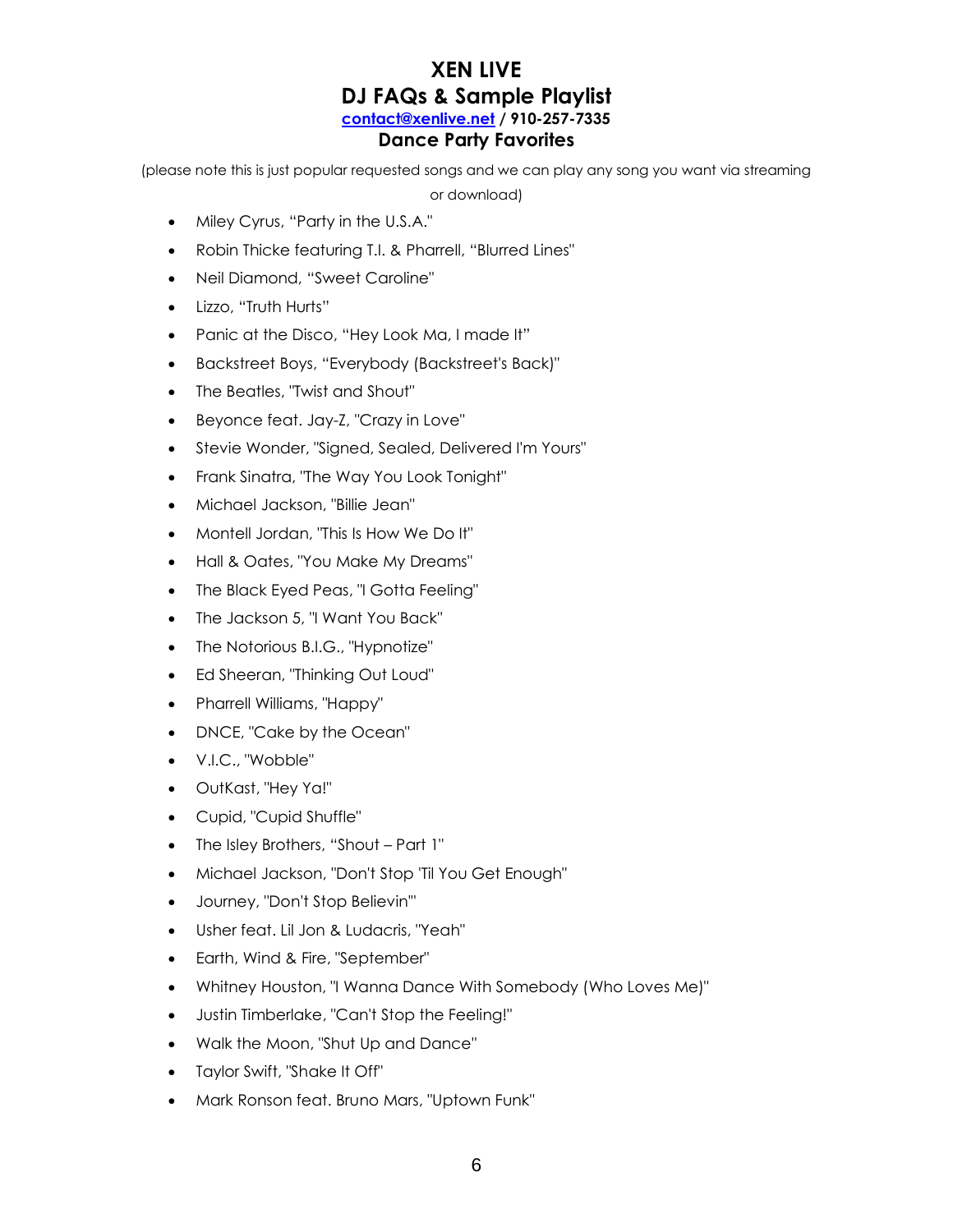- Beyoncé: "All Night"
- Emili Sandé: "Breathing Underwater"
- Digital Farm Animals: "Only One"
- Taylor Swift: "I Don't Want to Live Forever"
- DJ Snake & amp; Justin Bieber: "Let Me Love You"
- Bruno Mars: "24k Magic"
- Rihanna: "Love on the Brain"
- John Legened: "Love Me Now"
- Dua Lipa: "Blow Your Mind"
- The Weeknd ft Daft Punk: "I Feel It Coming"
- James Arthur: "Say You Won't Let Go"
- Tory Lanez: "Love"
- Train: "Play That Song"
- Fetty Wap ft Nicki Minaj: "Like a Star"
- BigBang: "Fxxk It"
- Childish Gambino: "Have Some Love"
- Rae Sremmurd ft. Gucci Mane: "Black Beatles"
- Solange ft Common: "Cranes in the Sky" (Remix)
- Ariana Grande ft. Nicki Minaj: "Side to Side"
- The Chainsmokers ft. Daya: "Don't Let Me Down"
- Calvin Harris ft. Rihanna: "This is What You Came For
- Andy Grammer: "Fresh Eyes"
- Fitz and The Tantrums: "Handclap"
- Ellie Goulding: "Still Falling For You"
- Justin Timberlake: "Can't Stop the Feeling"
- Kool & The Gang, "Celebration"
- Edward Sharpe & the Magnetic Zeros, "Home"
- a-ha, "Take on Me"
- Wild Cherry, "Play That Funky Music"
- DJ Khaled feat. T-Pain, Ludacris, Snoop Dogg & Rick Ross, "All I Do Is Win"
- Silento, "Watch Me"
- Run-D.M.C., "It's Tricky"
- Sir Mix-A-Lot, "Baby Got Back"
- George Strait, "I Cross My Heart"
- Lynyrd Skynyrd, "Sweet Home Alabama"